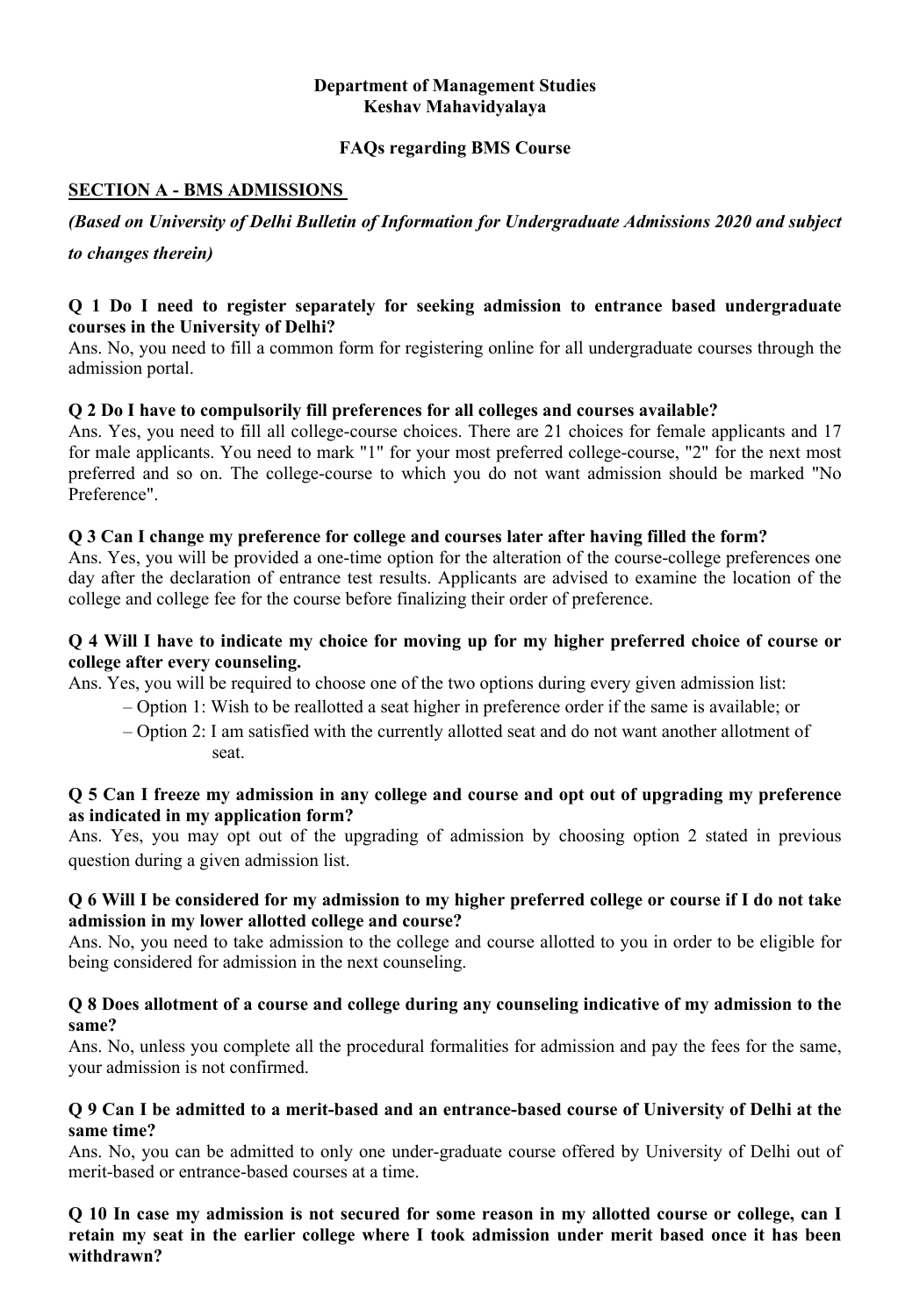Ans. No, admission withdrawn once cannot be restored. You need to get your admission status confirmed from the higher preferred college before withdrawing your admission from any college.

#### **Q 11 In case I have not opted out of upgradation of college or course, and I am allotted my higher preferred college and course, can I retain my admission to the college I was last admitted in?**

Ans. No, your allotment to any college or course in any counseling session automatically terminates your admission to the previous college. You need to complete the admission process for the latest college and course allotted to you.

## **Q 12 Can I go back on a lower preferred college or course during the admission process?**

Ans. No, if you have been allotted a seat higher in your preference order, you will not be allowed to change to any seat lower in your preference order within the same admission category.

#### **Q 13 In case I withdraw my admission from the college and course under entrance mode and seek admission in another college under merit based, will I be considered for my higher preferred college or course under entrance based admission?**

Ans. No, the following categories of applicants will not be considered in subsequent rounds of counselling:

- Applicants who have already been allotted their first preference.
- Applicants who voluntarily opted out of reallotment.
- Applicants who have not confirmed admission by completing payment of fees in any round.

# **SECTION B – BMS AT KESHAV MAHAVIDYALAYA**

### **Q 1 What are the total number of seats available for BMS in Keshav Mahavidyalaya?**

Ans. Refer to Seat Matrix for Bachelor of Management Studies in the college e-prospectus 2020-21 or visit the<http://keshav.du.ac.in/admissions/seats>.

#### **Q 2 What is the fee structure for BMS in Keshav Mahavidyalaya?**

Ans. Refer to the details of Fee Structure in college e-prospectus 2020-21 for different categories or visit the link [http://keshav.du.ac.in/admissions/fee\\_structure](http://keshav.du.ac.in/admissions/fee_structure) .

#### **Q 3 What is the course structure / curriculum for BMS?**

Ans. Refer to the link to BMS Course (LOCF) in the course tab on college website <http://keshav.du.ac.in/academics/courses> or visit University of Delhi website (du.ac.in) for Revised LOCF Syllabus (w.e.f 2019-20).

#### **Q 4 Is Hostel facility available in the college?**

Ans. Yes, the college has a Girls' Hostel and hostel facility is available to female students admitted under any course of the college on merit basis and as per the University norms relating to distribution of seats among different categories in all courses.

## **Q 5. Are there good placement opportunities for students?**

Ans. Yes, to give students a head start in their career, the college has an active placement cell that works assiduously round the year to equip students with relevant professional skills to make them become job ready. It is also attached with the central placement cell of University of Delhi. The final year students seeking placements participate in both on campus and off campus placement drives organized by college and university and gain offer letters from reputed companies. Some of our recruiters are AT Kearney, TresVista, Ken Research, Federation of Indian Exports Organization, FIS Global, WIPRO to name a few.

## **Q 6. Are there any internship opportunities for students while studying?**

Ans. Yes, internships are an important and integral aspect of a management course. Students intern with organizations during their summer and winter breaks to gain a firsthand experience in a given industry. It also helps them identify their interest and aptitude for further study and work in a specialized field.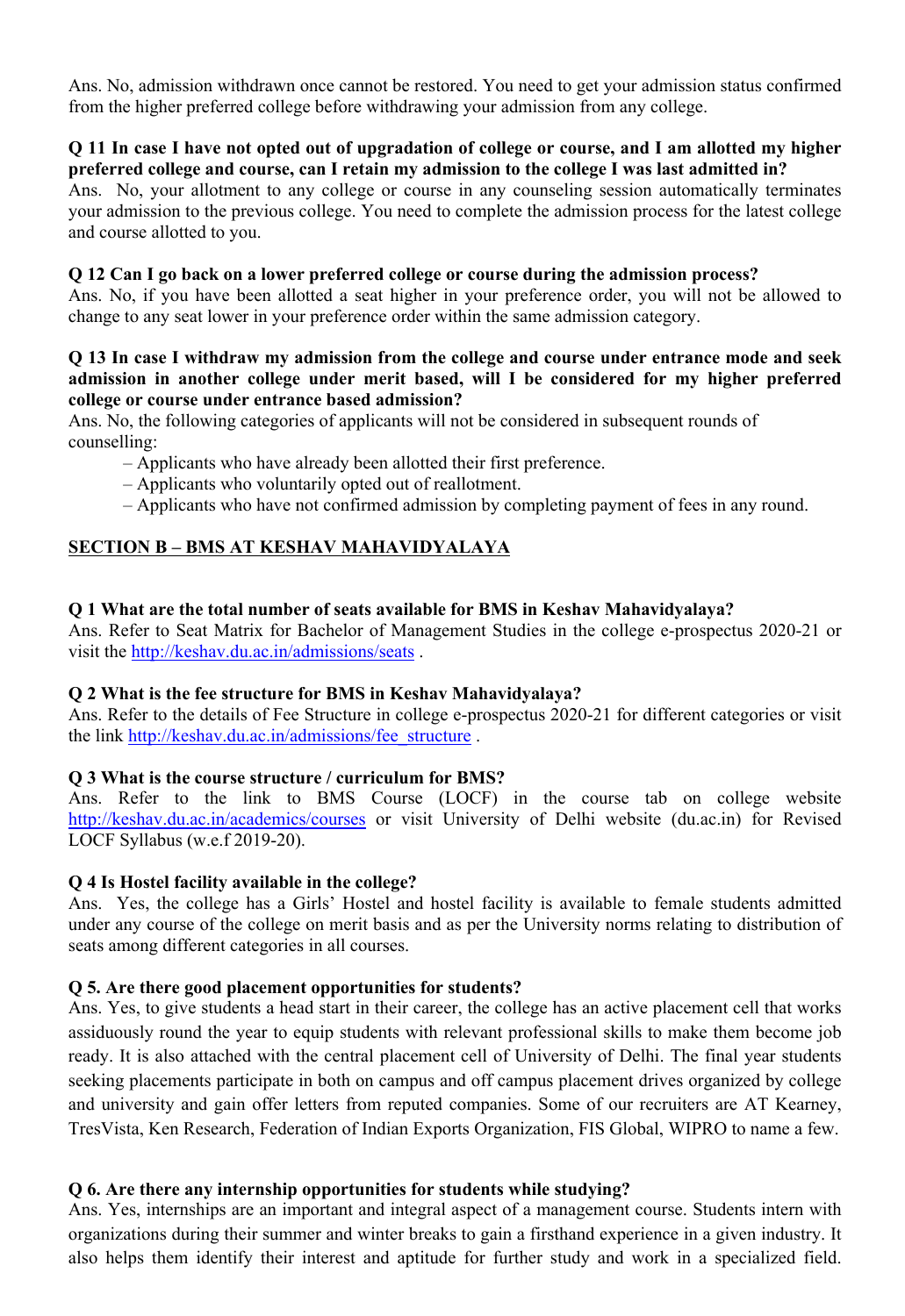Various internship opportunities are shared with students through notices or on their social media groups. The college also organized an internship fair to give opportunities to students for internships and placements.

## **Q 7. Does the course impart any software skill?**

Ans. Yes, the students study one paper each in their third and fourth semester that is designed to equip them with IT related and software skills. In the past, students had chosen to study IT Tools in third semester and Statistical Software Package in fourth semester.

### **Q 8. Are soft skills and behavioural skills also imparted to students?**

Ans. Yes, the department organizes seminars and workshops to enhance the soft skills and behavioral skills of students from time to time. A number of group activities or assignments and projects are given to the students as a part of internal assessment that not only promotes academic learning but also furthers inter-personal skills. The students also undertake group activities under department's student society Metamorphosis that gives confidence and opportunities for peer learning.

### **Q 9. Does the department offer them situations to manage people and resources?**

Ans. Yes, the department organizes two mega events annually, one for class XI and XII students and the other for undergraduate students. Both the events witness a huge footfall, have eminent speakers for seminar and include a number of management oriented competitive events. The students are actively involved in planning, designing and executing these mega events. The practical experience of leading and managing proves immensely beneficial to them.

### **Q 10. Does the department and course encourage creativity?**

Ans. Yes, the department recognizes the importance of creativity and innovation. The students are encouraged to think and express themselves freely. The department organizes meetings with office bearers of student society Metamorphosis frequently and welcomes its suggestions for upcoming events and feedback on events held. The department also meets all the students during intra department activities, seminars, workshops and guest lectures. The students engage themselves creatively in magazine design, event decoration, designing website, creating promotional material, promoting events both offline and online and hosting competitions as per their area of interest.

## **Q 11. Does the department keep the students updated with current business scenario?**

Ans. Yes, examples of real-life situations are cited as a part of academic teaching. Projects and assignments are encouraged on real life events and situations. The students also organize intra department activities and quizzes to keep themselves updated on business and financial matters.

#### **Q 12. Does the department have ICT enabled rooms and computer lab?**

Ans. Yes, the classrooms are ICT enabled and are suited for blended learning. The department also has a computer lab with internet facility and software for academic learning and research activities. It also has other portable equipment to facilitate organizing of events at other venues in the college.

### **Q 13. What are the options for higher studies after graduating with a BMS degree?**

- Ans. After completing BMS, the students have a wide range of academic options for higher studies. They are eligible for following options:
	- M. Com or M.A (Economics) offered by University of Delhi through entrance mode if they have studied all four Generic Elective papers offered by Department of commerce or Economics respectively in each of their first four semesters subject to admission requirements.
	- M. Com, M.A (Economics) or M.B.A. offered by Faculty of Management Studies (FMS), University of Delhi and other Universities/Institutes